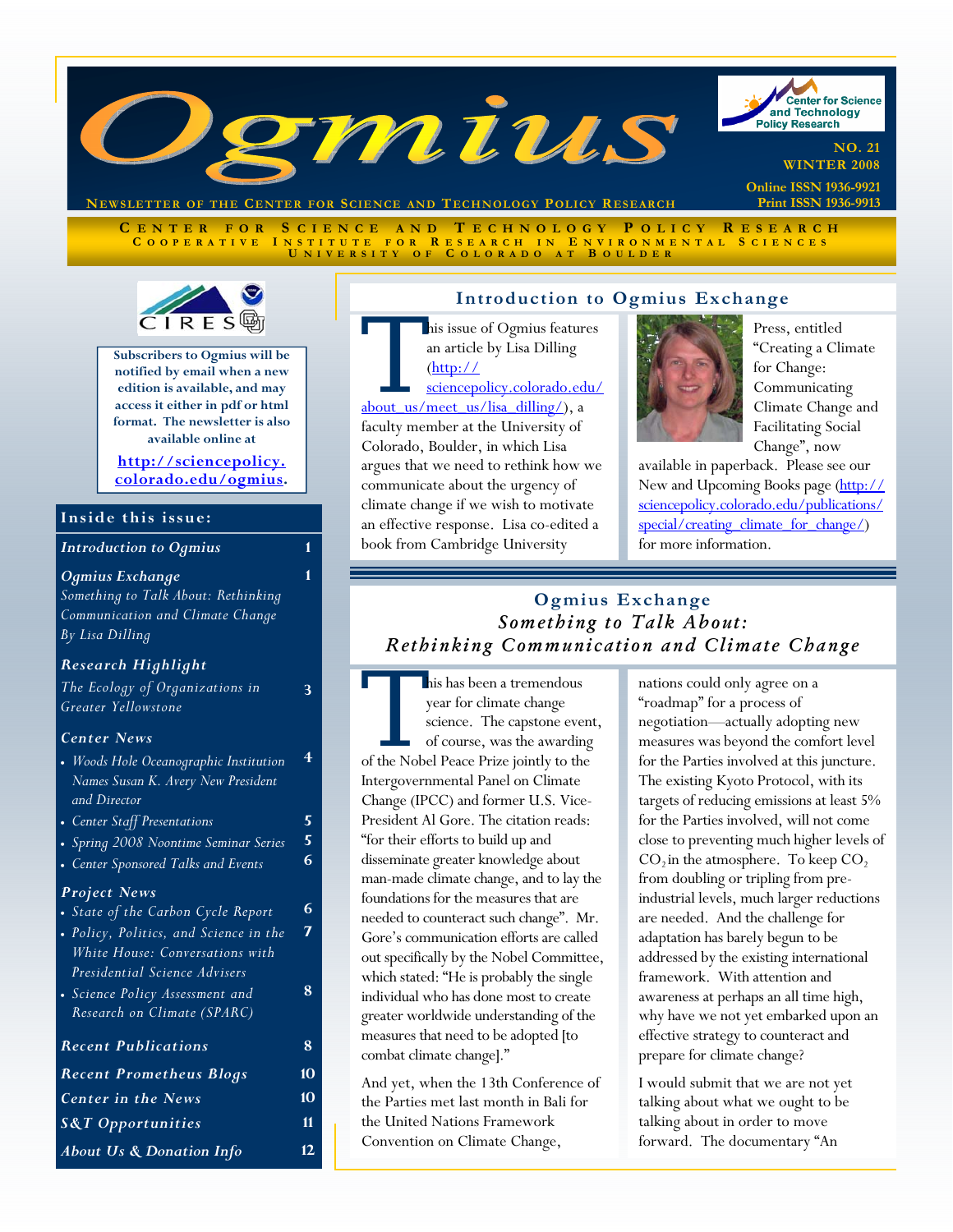## **Ogmius Exchange Continued**

Inconvenient Truth" featuring Mr. Gore epitomizes our current approach to communicating about climate change the slideshow that the film is based upon is nearly entirely devoted to the scientific causes and observed and anticipated impacts of climate change. Only perhaps a quarter of the movie touches upon the challenge of how we might respond, and even then the scope of the challenge is not truly discussed. The real "inconvenient truth" of the climate change story is how difficult it is to bring about the necessary changes, whether to our energy infrastructure, our transportation choices, or our preventative and adaptive capacity. And yet it is precisely discussion of these issues that is needed in order to move forward and respond to climate change.

Communicating about science is of course essential to bringing awareness of the problem to the world's attention. Climate change is the kind of problem that "creeps up" on society (a term coined by Mickey Glantz at the National Center for Atmospheric Research, or NCAR) and without the discoveries and hard work of scientists, the issue would likely have remained undetected until large-scale impacts were at hand. But our communication and media coverage of the climate change issue now seem to predominantly consist of escalating frightening predictions of the future, documentation of rapid changes already occurring, and threats to species and humans in far flung corners of the globe. Advocacy groups have resorted to extreme imagery, such as a child about to be hit by a train, to depict the urgency of the issue and presumably spur people to action. The scientific findings about climate are not exaggerated, and the picture can be frightening, but the overall effect of this barrage of information is to overwhelm and "distance people from the problem" according to researchers at the Institute for Public Policy Research in the UK, who describe the language used by the media as "climate porn". Andy Revkin of the New York Times sums this up on his blog, "dotearth", by asking: "…If quiet warnings are ignored, and the politics of fear is as empty as pornography, what is a message on climate risks and responses that is true to the science, but also effective?"

My colleague Susi Moser of NCAR and I, along with about 40 other colleagues, pondered a similar question in 2003—why, given high levels of awareness, was the urgency to respond to climate not more evident in society? The disconnect between the urgency of the problem as perceived by scientists, compared with the societal perception of urgency, is an interesting conundrum. And this disconnect begs the question, how can the problem become more urgent, and therefore more of a priority for societal action? Various lines of evidence across disciplines, from psychology, to social marketing, to communication, suggest that appealing to fear is an ineffective strategy for motivating change on the issue. Similarly, the

literature on the public understanding of science indicates that simply providing more scientific information is equally unlikely to motivate change. Both strategies have been heavily relied upon in communication on climate change to date.

Our survey of research thus far suggests that there are indeed other communication strategies that may prove more fruitful in motivating change on climate. With a problem so large and seemingly complex as climate change, it is important to communicate in such a way that audiences are empowered to act, rather than being made to feel afraid, and, potentially, despairing, rejecting or apathetic. The risk of just such reactions is a real one, as problems that are overwhelming can provoke denial or inaction as a coping strategy. Messages that include solutions that are practical and accessible can therefore be more effective. Of course the solutions that are discussed must also be effective, accessible, and realistically make a difference. It does no good to exhort an audience to take the bus more often if there are no practical routes that allow them to reach their daily destinations. Audiences can also experience a disconnect if the solution seems inordinately out of keeping with the scale of the problem (i.e. if we all just change our light bulbs we will fix the problem). Of course many actions do add up to a substantive difference, but it is important to keep a realistic perspective on the ultimate scope of the changes that will be necessary—i.e. at least an 80% reduction of  $CO<sub>2</sub>$  emissions by many accounts.

Another strategy that may seem counter-intuitive is to not talk about climate at all. Experience at the city level suggests that other values, such as saving money, creating a desirable image, or keeping up with neighbors may be more effective motivators for saving energy, for example, than the less tangible message of combating climate change itself. Advocates have argued that reducing our oil consumption will have beneficial effects on national security (and, coincidentally, on our  $CO$ , emissions as well). Improving a city's resilience to future hurricanes or droughts is a win-win situation, as we know damages from these can already be devastating, regardless of what the future may bring in terms of climate change. Adaptation to climate is a conversation topic that has thus far remained fairly "taboo", as some advocates for  $CO<sub>2</sub>$  reduction measures have labeled such discussion as defeatist and even counterproductive to achieving emissions reductions. In reality, science tells us we will need to consider both mitigation of emissions and adaptation to impacts as we are committed already to a certain amount of climate change.

These brief examples suggest that the answer may not lie in increasing the urgency of climate change itself, but rather in finding ways to link everyday priorities to positive climate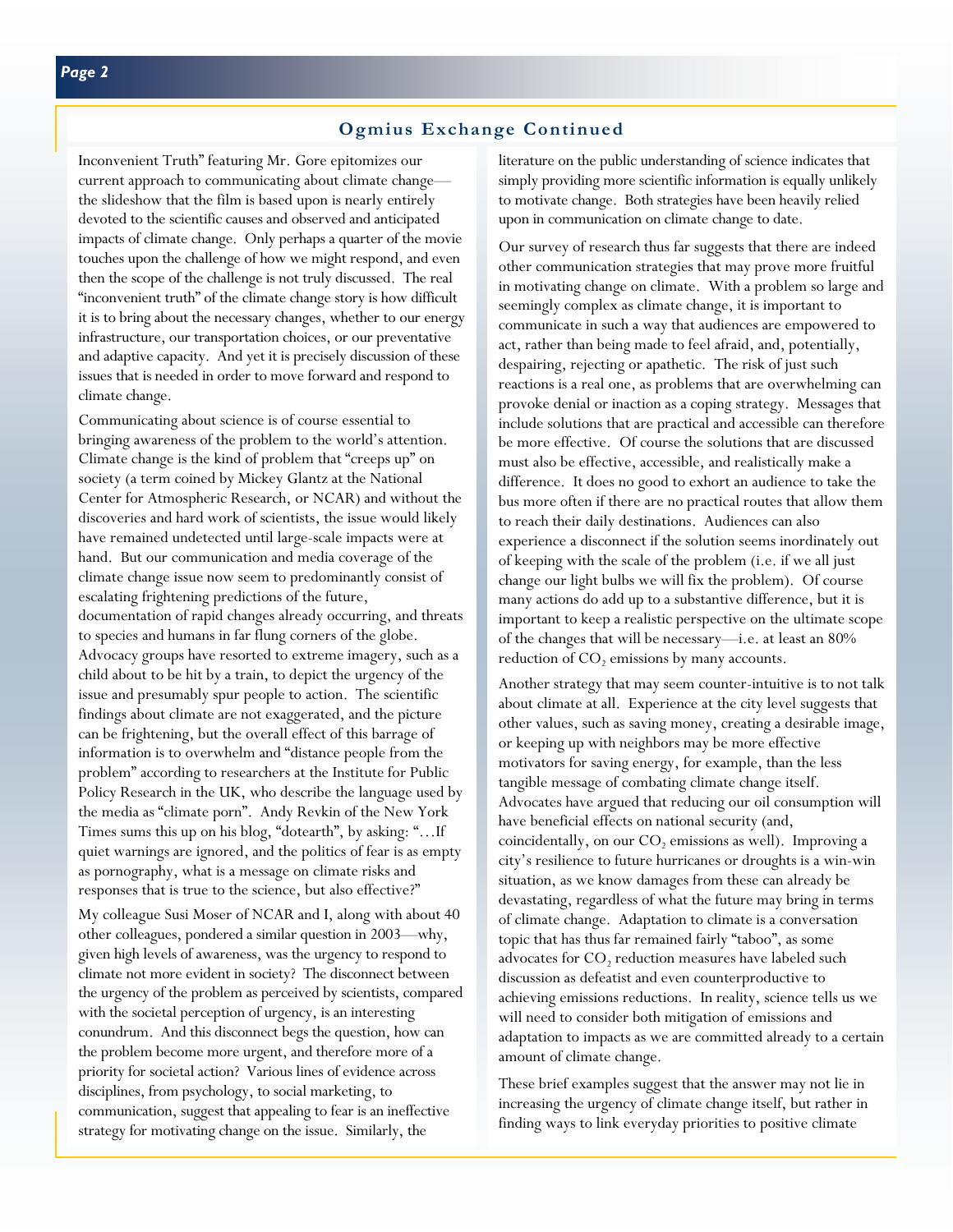## **Ogmius Exchange Continued**

actions. By finding those actions that are compatible with climate goals and opening the discussion to solutions rather than emphasizing dire consequences, we just may spur the conversation towards more effective actions.

On a policy level, we also need a more realistic conversation about the scale of the problem. Examining the various measures to reduce emissions outlined in the "wedge" calculations of Pacala and Socolow in Science magazine in 2004, it becomes clear that any of the strategies would require a monumental effort in itself. For example, Pacala and Socolow estimate it would take 3500 'Sleipners' (Norway's experiment in carbon capture and storage in the North Sea) to reduce emissions by 1 gigaton a year (1 billion metric tons) by 2054.

Which brings me back to the efforts of Gore and scientists to communicate about climate change. Scientists often feel uncomfortable speaking about issues that they are not themselves experts in. When asked to discuss climate change, they will focus on the science, the part they feel they can evaluate with their technical expertise. Many will specifically say that they do not wish to go out on a limb to comment on policy, or discuss the implications of the scientific information they are presenting. As Susan Solomon, Co-Chair of Working Group I of the Intergovernmental Panel on Climate Change and National Medal of Science recipient said in a recent interview with the Boulder Weekly: "I think the best service I can render is to keep my input on the scientific plane." There are, of course, ways for scientists to partner with others who are experts in the policy options, but perhaps also this suggests that we need to look beyond scientists as the only catalysts for public conversation on climate. Fortunately, there are other

leaders beginning to speak on climate—from those in the business community to those in evangelical churches across the nation. As James Rogers, the CEO of Duke Energy, one of the largest electric power companies in the U.S., puts it: "…I am convinced that it is prudent to take action now to address what we do know (about climate change)." [quoted on the Pew Center on Global Climate Change website.] Each leader finds what appeals to her or his constituency, and thus the message is transformed into something meaningful in its own context.

Ironically, Gore is in a perfect position to discuss the true challenge of climate change. As a national-level politician who has followed the issue for many years, he can speak to many of the thorny issues of the practical matter of switching energy systems, taxing carbon, raising fuel efficiency for vehicles, improving zoning laws in flood zones, encouraging better stewardship of water and other scarce resources, and so on. But Gore has thus far chosen to focus his communication on climate science. He follows the same logic as many othersthat we need people to understand the science and its dire implications before we can expect people to act in response to climate change.

Until we rethink this logic, we are destined to repeat the same failures of communication of the past 30 years. We need to develop new strategies, new messengers, and new ways of stimulating discussion and action that will be effective to respond to the changes in climate that are upon us. Science tells us that we just don't have another 30 years to wait.

> Lisa Dilling Lisa.Dilling@colorado.edu

# **Research Highlight**  *The Ecology of Organizations in Greater Yellowstone*

This Research Highlight was written by Center graduate<br>student David Cherney. David is a doctoral student at<br>the University of Colorado at Boulder and a research student David Cherney. David is a doctoral student at the University of Colorado at Boulder and a research associate with the Northern Rockies Conservation Cooperative in Jackson, WY. He holds a master's degree in environmental management from Yale University and a bachelor's degree in the environment, economics, and politics from Claremont McKenna College. David has conducted research on natural resource policy and management in California, New England, Ecuador, and greater Yellowstone. His dissertation work focuses on strategies to manage persistent policy conflict in greater Yellowstone.

This research highlight focuses on a collaborative research project David is working on with Garry Brewer and Susan Clark of Yale University, Lydia Dixon and Jason Wilmot of the Northern Rockies Conservation Cooperative, and Jonathan Schechter of the Charture Institute. For more information please contact  $\frac{d \text{avid}}{d \text{clm} \cdot \text{c} \cdot \text{c} \cdot \text{c} \cdot \text{c} \cdot \text{c} \cdot \text{c} \cdot \text{c} \cdot \text{c} \cdot \text{d} \cdot \text{c}}$ 

Y ellowstone National Park – the world's first national park – was established in 1872 as an innovative tool to protect the unique landscape and wildlife in the Northern Rockies. As ecological knowledge of the



Yellowstone system developed, conservation leaders suggested that protection of the 2.2 million acres within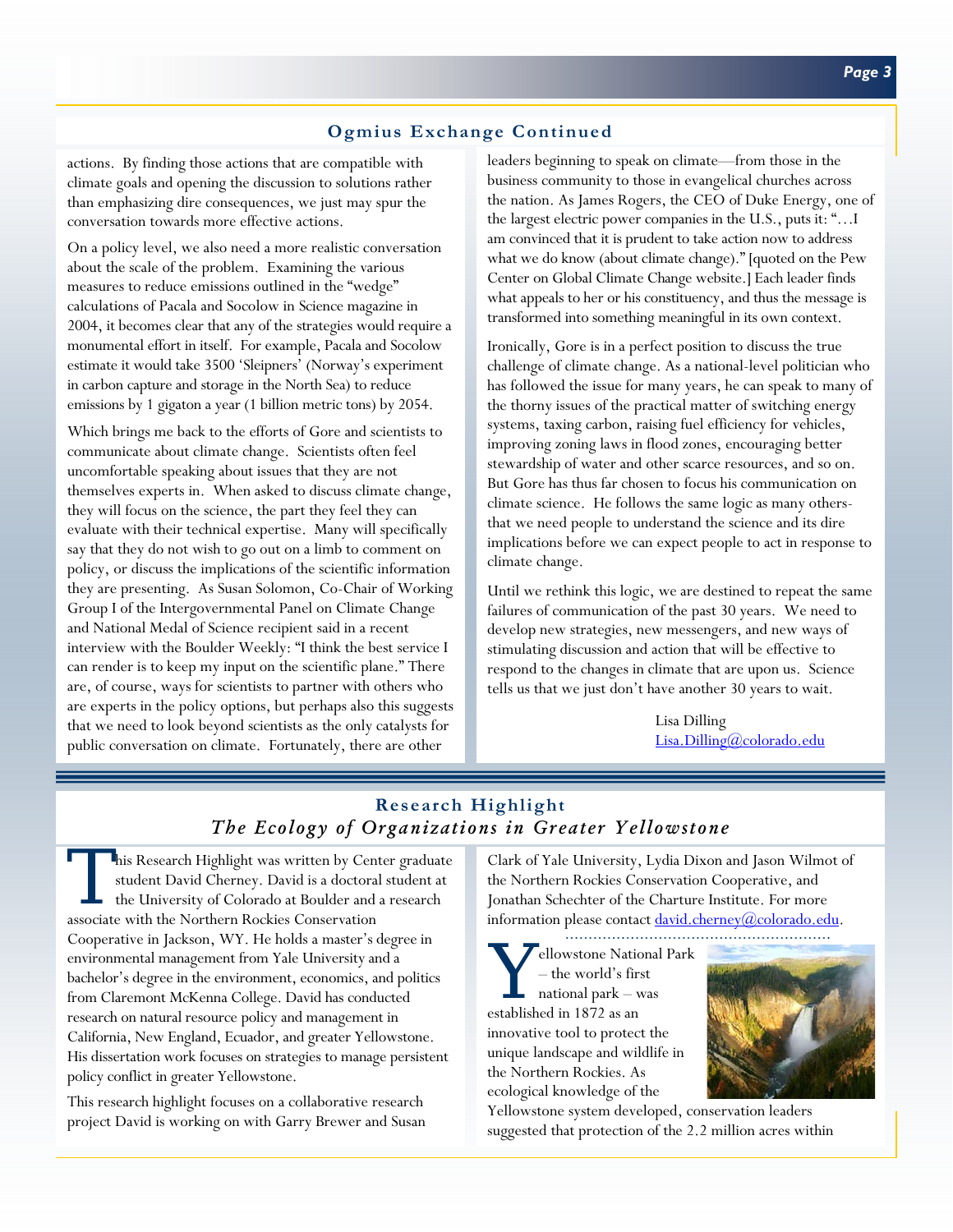## **Research Highlight Continued**

Yellowstone's borders was a necessary but insufficient means to achieve regional conservation goals. Today the Yellowstone region is often referred to as 'greater Yellowstone.' Greater Yellowstone is a complex array of more than 20 million acres of private and public land including two national parks (Yellowstone and Grand-Teton), three national wildlife refuges, and seven national forests. This system is often hailed as one of the last intact ecosystems in the United States, serving as a global model for conservation.

Not long after the formation of Yellowstone, the first nongovernmental organization (NGO) to operate in Yellowstone was founded. The Boone and Crocket Club was established in 1887 by Theodore Roosevelt as a means to eliminate the unregulated killing of wildlife in North America, including unregulated take within Yellowstone's boundaries. The role of a number of NGOs, such as the Boone and Crocket Club, have played in the development of greater Yellowstone is well documented. In contrast, little attention has been paid to the progression of growth within the non-governmental conservation community. We are interested in how a nongovernmental community matures.

As a precursor to our project, we informally canvassed conservation leaders in Yellowstone to ask: 'How many NGOs work within Greater Yellowstone?' The answer we received from these leaders was "30 to 40 organizations;" a substantial amount of non-governmental activity. However, when we systematically documented the number of organizations in the region we were astonished to find more than 200 conservation NGOs currently operate in greater

Yellowstone. Even more stunning was the amount of resources leveraged by these organizations. Our preliminary data suggests that these 200 organizations spend at least \$150 million per year.

Our research is centered on the question, "How can conservation organizations more effectively secure their desired outcomes?" The initial phase of our project can consists of two tasks. (1) We are developing a 'natural history' of greater Yellowstone's conservation NGOs. Questions include: Are there patterns in the creation or dissolution of organizations? On which topical issues do they focus? Why functional types of organizations – advocacy, enforcement, land-trusts, etc – exist? How are resources spent? (2) We are conducting a 'network analysis.' Questions include: Which organization work with each other? On which issues? Which organizations compete with each other? Which activities appear to complement or detract from each other?

Our project is designed to move beyond what we learn and have an explicit practical component. In the spring of 2008, we plan to hold the first annual Greater Yellowstone Conservation Summit. The workshop will assemble a diverse group of non-profit leaders, experienced professionals, and donors to discuss our current understanding of the greater Yellowstone conservation community. The purpose is to stimulate dialog on the direction of the conservation community and identify opportunities for improved effectiveness.

> David Cherney david.cherney@colorado.edu

# **Center News**  *Woods Hole Oceanographic Institution Names Susan K. Avery New President and Director*

W Oceanographic<br>
Institution (WHOI)<br>
recently announced<br>
that Dr. Susan K. Avery has accepted Oceanographic Institution (WHOI) recently announced the position of president and director of the institution. Avery becomes the ninth director in WHOI's 77-year



history, and the first woman to hold the title. Avery is an atmospheric physicist with extensive experience as a leader within scientific institutions. She comes to WHOI from the University of Colorado at Boulder (UCB), where she most recently served as interim dean of the graduate school and vice chancellor for research.

From 1994-2004, Avery served as director of the Cooperative Institute for Research in Environmental Sciences (CIRES), a 550-member collaborative institute between UCB and the National Oceanic and Atmospheric Administration (NOAA). Avery was the first woman and first engineer to lead CIRES.

Avery will officially assume the office early in 2008.

"Susan Avery is an atmospheric scientist and an engineer with a reputation as an effective leader and spokesperson for the geosciences," said Newton Merrill, chairman of the WHOI Board of Trustees. "She understands and appreciates the rewards and challenges of fieldwork, and she appreciates the value of creative partnerships between scientists and engineers. She is renowned for her skill in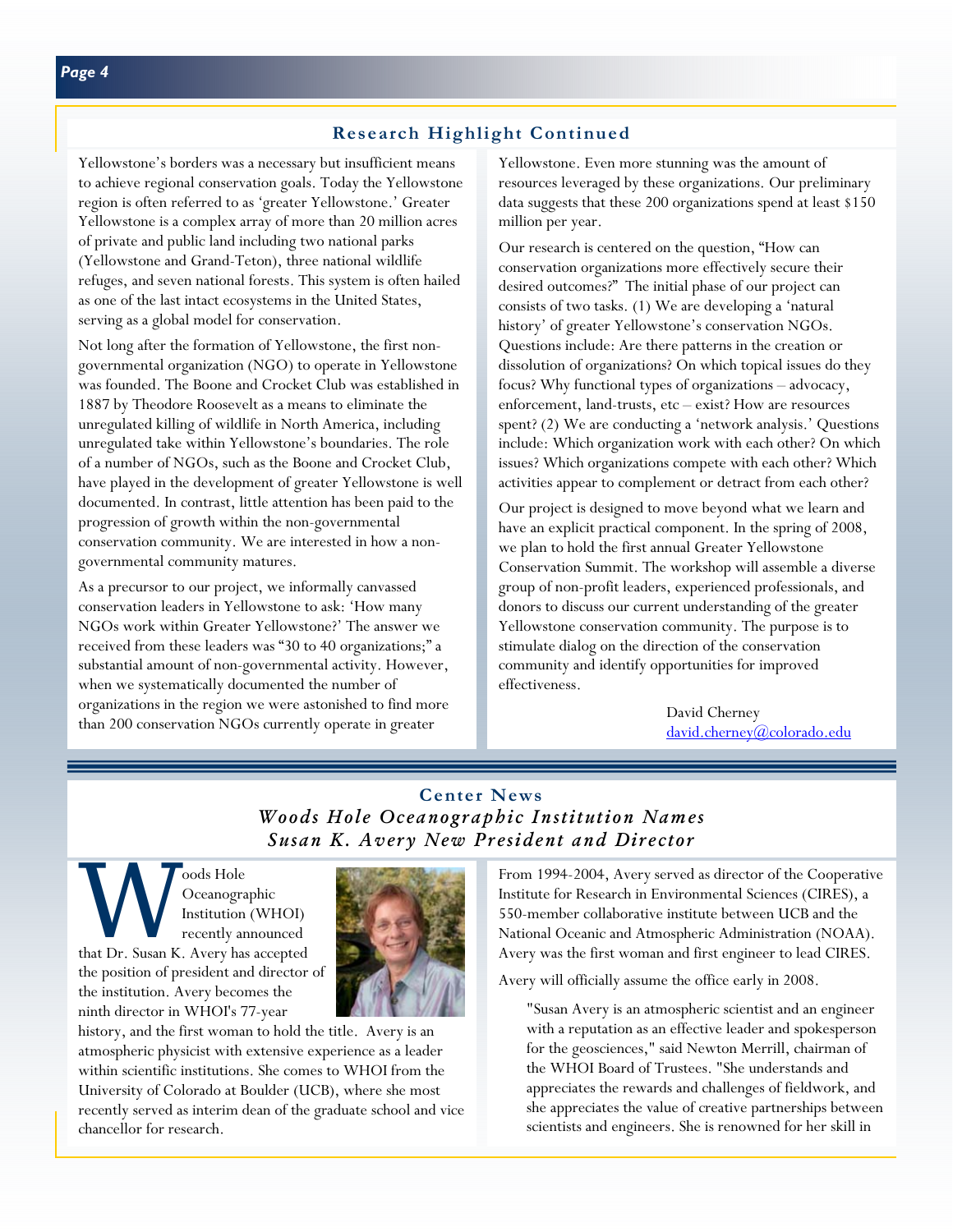## **Center News Continued**

bringing together researchers from different backgrounds to approach scientific problems in new ways. She possesses the right combination of scientific leadership, experience administering a large academic research organization, and strategic planning abilities to lead WHOI into the future."

Avery has been a member of the faculty of the University of Colorado at Boulder since 1982, most recently holding the academic rank of professor of electrical and computer engineering. Her research interests include studies of atmospheric circulation and precipitation, climate variability and water resources, and the development of new radar techniques and instruments for remote sensing. She also has a keen interest in scientific literacy and the role of science in public policy. She is the author or co-author of more than 80 peer-reviewed articles.

A fellow of CIRES since 1982, Avery became its director in

1994. In that role, she facilitated new interdisciplinary research efforts spanning the geosciences and including the social and biological sciences. She spearheaded a reorganization of the institute and helped establish a thriving K-12 outreach program and the Center for Science and Technology Policy Research-efforts to make CIRES research more applicable, understandable, and accessible to the public. She continues to serve as a Faculty Affiliate at the Policy Center.

Avery has helped form an integrated science and assessment program that examines the impacts of climate variability on water in the American West. She also worked with NOAA and the Climate Change Science Program to help formulate a national strategic science plan for climate research. Recently she served on two National Research Council panels: One produced a decadal plan for earth science and applications from space, and the other provided strategic guidance for the atmospheric sciences at the National Science Foundation.

# **Center News**  *Center Staff Presentations*

**Lisa Dilling**, *"Usable" carbon science: Supporting carbon governance and decision making across scales*, Boulder, CO, December 3, 2007.

**Benjamin Hale**, *Can We Remediate Wrongs?*, Boulder, CO, October 25, 2007.

**Rad Byerly**, *"Health Care" as a Science Policy Issue*, Boulder, CO, October 4, 2007.

**Lisa Dilling**, *Climate Change: Is It Debatable?*, Boulder,

CO, September 25, 2007

**Benjamin Hale**, *What's Fair, What's Right? Respecting Autonomy in Population Policy*, Ghent Univ., September 18-20, 2007,

**William Lewis**, *Klamath Redux*, Boulder, CO, September 13, 2007.

**Lisa Dilling**, *Creating a Climate for Change*, Boulder, CO, September 11, 2007.

## **Center News**  *Spring 2008 Noontime Seminar Series*

W e are starting to gear<br>
up for another<br>
exciting Noontime<br>
spring. The following talks are already up for another exciting Noontime Seminar Series this on the schedule – visit our Events page (http://sciencepolicy.colorado.edu/ outreach/center\_talks.html) for a current schedule. All talks are free and open to the public in the Center conference room (For directions see:



http://sciencepolicy.colorado.edu/about\_us/find\_us.html). Unless otherwise stated all talks are from noon – 1:00 pm.

Center Graduate Student Elizabeth McNie, who recently returned from a year studying in Indonesia, will give a talk on February 11 titled "Linking Knowledge with Action: Lessons from Indonesian Agroforestry Research."

Elizabeth McNie will give another talk on March 17 titled "Exploring the Agora: Co-producing useful Climate Science for Policy."

Joe Ryan, Associate Professor in the Department of Civil, Environmental, and Architectural Engineering, Director of the Environmental Engineering Program, and Environmental Studies Program faculty member, will give a talk on Monday, March 31, titled "On the Long Road to Jericho: Abandoned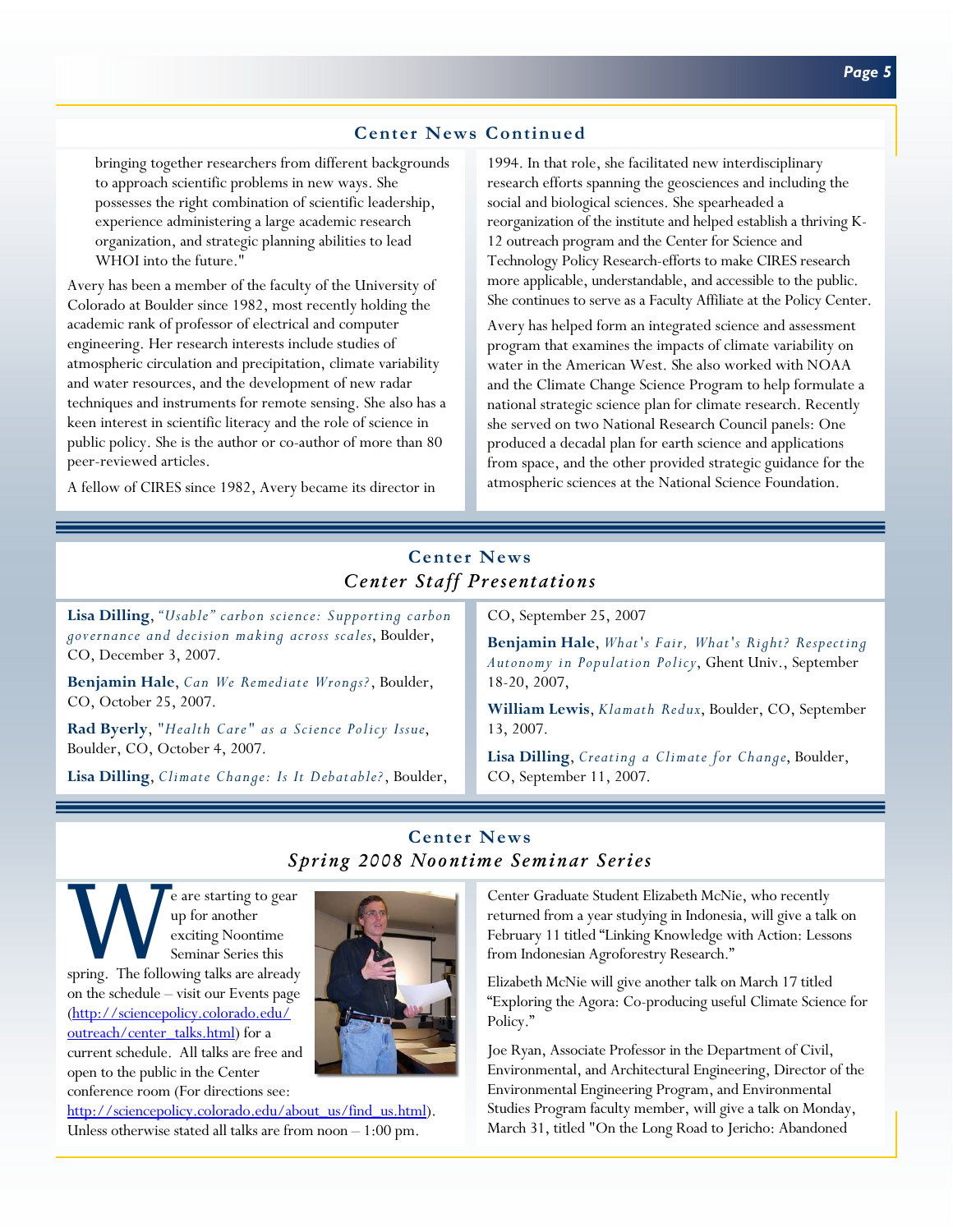## *Page 6*

## **Center News Continued**

Mine Cleanups, the Clean Water Act, and Environmental Good Samaritans".

Paul Komor, Lecturer in CU's Department of Civil Engineering, Project Director at E SOURCE, and recently named Energy Education Director for the CU Energy Initiative, will give a talk on April 14 titled "New energy education

programs at CU: What does it mean to teach 'energy'?".

To receive notices of upcoming Center events please join our mailing list (http://sciencepolicy.colorado.edu/mailman/ listinfo/events/).

For more information please contact us at 303-735-0451 or bklein@colorado.edu.

# *Center Sponsored Talks and Events*

n December 12, René<br>
von Schomberg,<br>
Scientific Officer for<br>
the European<br>
Commission gave a von Schomberg, Scientific Officer for the European Commission, gave a talk at the Center titled "EU

Science and Technology Policy: Addressing Societal and Ethical Aspects."



 $2:30$  pm Wittemyer Courtroom<br>Wolf Law Building **CU-Boulder** 

On November 12, the Center cosponsored a talk by Ted Nordhaus and Michael Shellenberger, authors of the controversial 2004 essay *The Death of Environmentalism*, to discuss their new book *Break Through: From the Death of Environmentalism to the Politics of Possibility*.

On November 1 Paul Ohm, Associate Professor at the University of Colorado School of Law, gave a talk at the Center titled "The Internet Privacy Debate: The Problem with Balancing Security and Privacy".

# **Project News**  *State of the Carbon Cycle Report*

he U.S. Climate Change Science Program recently published "The North American Carbon Budget and Implications for the Global Carbon Cycle (http:// climatescience.gov/Library/sap/ sap2-2/final-report/

default.htm)." Lisa Dilling served as co-lead of the author team. The report analyzes the amounts of



carbon emitted by industry sector, the amount absorbed naturally and how these amounts relate to the global carbon budget influenced by other regions of the globe, with particular attention given to characterizing the certainty and uncertainty with which these budget elements are known.

Lisa's November 28 Prometheus blog (http:// sciencepolicy.colorado.edu/prometheus/archives/ climate\_change/001275carbon\_in\_north\_amer.html) describes the report in more detail:

"I didn't want the month to expire without mention this month of the release of "SAP 2.2", or The First State of the Carbon Cycle Report (SOCCR): The North American Carbon Budget and Implications for the Global Carbon Cycle, a report three years in the making issued by the U.S. Climate Change Science Program. Disclaimer, I was co-lead for the report, which was authored by over 90 scientists from a wide variety of disciplines. The bottom-line punchline is that sources (such as emissions from energy) outweigh sinks (such as forest and soil uptake) in North America by approximately 3:1. This strongly suggests that sinks by themselves are not going to be sufficient to deal with removing emissions in the future. Sinks are also likely to decline and become more uncertain in the future-- consider the scientific reports just this month on the volatility of sinks (a few weeks ago, we heard about emissions from forest fires, this week, it is about the reduced carbon uptake during the drought of 2002).

Being a bit of an insider on this report, I wanted to share my own personal opinion on what was distinct and unique about this effort for carbon cycle science and for the CCSP reports issued thus far.

As far at the treatment of carbon cycle science, it was the first attempt that we were aware of that examined the balance of carbon at the continental scale in North America with a common data framework from the ground up, meaning not from atmospheric data. We of course built off of many

# **Center News**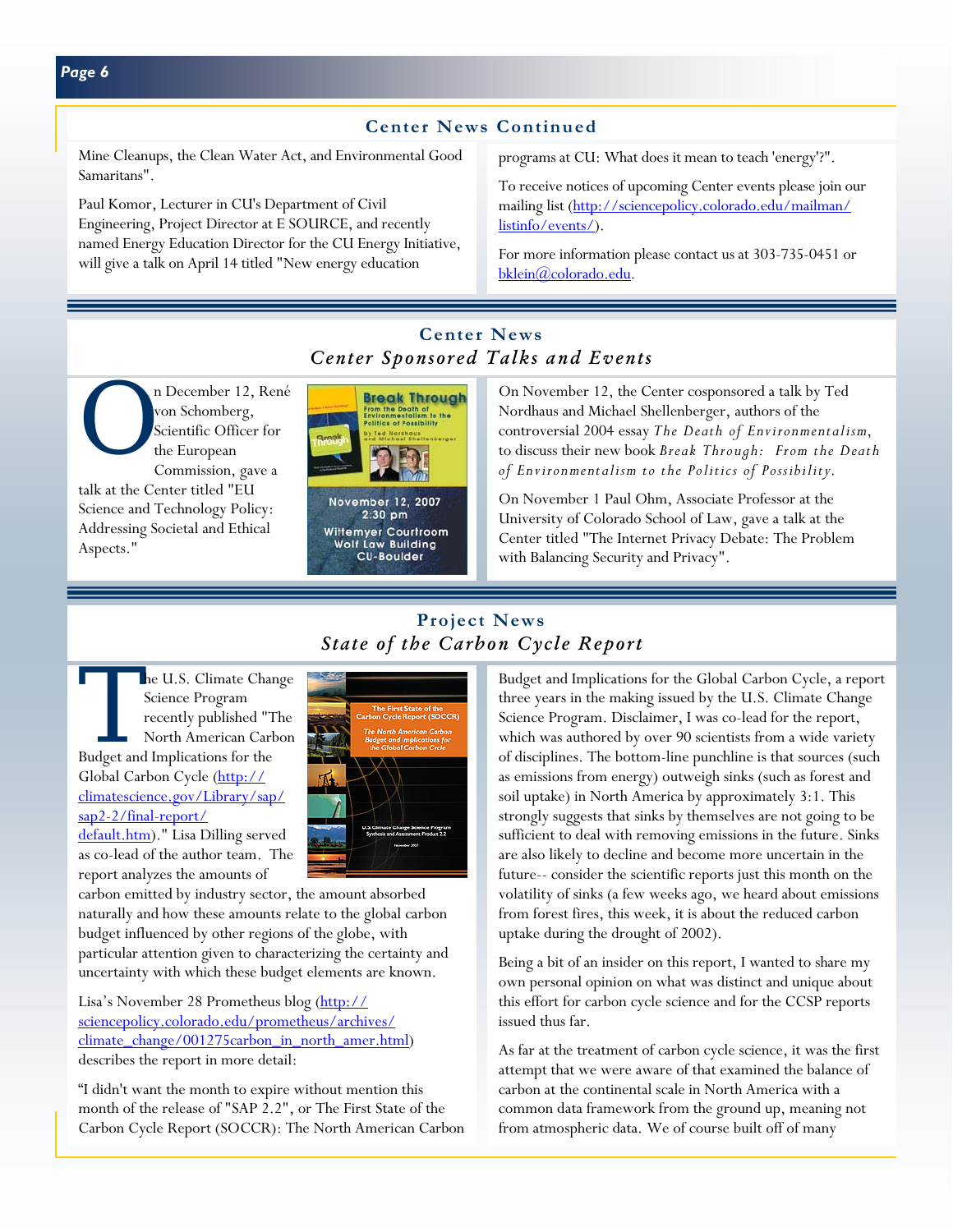## **Project News Continued**

previous efforts at a national or regional scale. The second notable approach was the decision to place equal emphasis on the human activity components of the carbon cycle in North America and the land (and coastal) components. Carbon cycle science is often presented as a budget with much detail on the land, ocean and atmosphere side, with not much detail for the "source" terms, the energy side of the question. The document includes chapters on energy extraction and conversion, transportation, buildings, industry and so on. Also, we included from the start economic and policy analyses to provide a decision-relevant context to our information. Finally, we tried our best to include stakeholders and potential users of the information from the start of the process, at the outline stage, all the way to the finished draft. We held three separate workshops, provided numerous opportunities for comment, and changed the structure and questions answered in response to our participants. The process took more time, resources and effort, but was essential in the team's mind to fulfilling our mandate to be policy-relevant. Only time will tell if we succeeded. Some of the news coverage can be found here:

- USA Today (http://www.usatoday.com/weather/ climate/globalwarming/2007-11-13-carbonremoval N.htm)
- Associated Press (http://ap.google.com/article/ ALeqM5h2b-U4e06V7ekCC\_yhGNoNm4z7OgD8SSVTBG0)
- EENews (http://www.eenews.net/ eenewspm/2007/11/13/#4)
- Rocky Mountain News
- Science Daily (http://www.sciencedaily.com/ releases/2007/11/071114111141.htm)
- Cnet News.com (http://www.news.com/8301-11128\_3-9816262-54.html)
- and blogged by Andy Revkin of the NY Times, America's Leaky Buildings and the Climate Challenge (http:// dotearth.blogs.nytimes.com/2007/11/13/square-feetkilowatts-and-the-climate-challenge/)

Please check out the report, feedback welcome!

# **Project News**  *Policy, Politics, and Science in the White House: Conversations with Presidential Science Advisers*

A lthough the<br>
Center's<br>
lecture serie<br>
"Policy,<br>
Politics, and Science in Center's lecture series "Policy,



the White House: Conversations with Presidential Science Advisers" (http://sciencepolicy.colorado.edu/ scienceadvisors/) wrapped up in 2006, the Center continues to explore the impact of the presidential science adviser on policy and politics.

In honor of the 50th anniversary of the appointment of Dr. James Killian, the first presidential science adviser, Roger Pielke, Jr., has a commentary in the November 15 issue of Nature titled "Who Has the Ear of the President" (http:// sciencepolicy.colorado.edu/admin/publication\_files/ resource-2574-2007.28.pdf). He writes:

On 15 November 1957, as part of his response to the Soviet launch of Sputnik, President Dwight Eisenhower swore in James Killian, president of the Massachusetts Institute of Technology in Cambridge, to the newly created position of special assistant to the president for science and technology. Since then, 14 men — almost all physicists — have served 10 presidents as 'science

adviser', as the position is more commonly known.

A recent article in Physics Today looked back wistfully on the position's early years: "Never before or since have scientists had a firmer influence on the reins of power that direct national policies." Recommendations that accompany such nostalgia, perhaps most evident during the term of the current and longest-serving science adviser John Marburger, draw more from legend than from history, with far more attention paid to how science advice is given rather than to how it is used…" read more (http://sciencepolicy.colorado.edu/admin/ publication\_files/resource-2574-2007.28.pdf).

Roger appeared on National Public Radio's Science Friday (http://www.sciencefriday.com/program/ archives/200711166) to discuss the Nature article and the past 50 years of science advice.

Roger and Center Managing Director Bobbie Klein are editing a volume that includes chapters authored by the science advisers along with perspectives on presidential science advice by noted science policy experts. Publication is anticipated in 2008.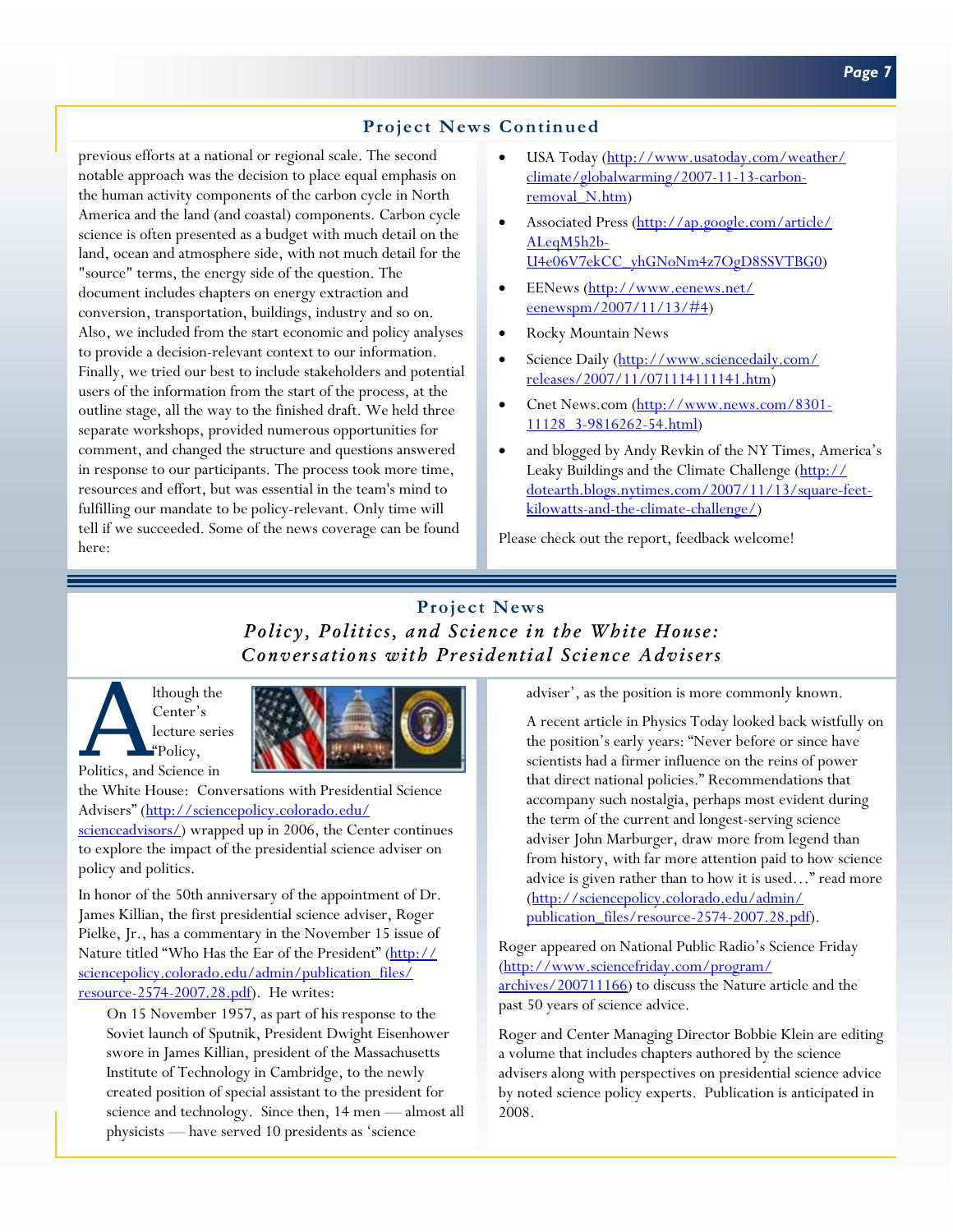# **Project News**  *Science Policy Assessment and Research on Climate (SPARC)*

PARC researchers are preparing a handbook that will provide science policy decision makers with a coherent, practical, easy-to-implement



approach and set of questions to design research agendas that are responsive to societal problems or identified needs. Its audience includes all those responsible for the US federal budget: e.g. OMB examiners, agency program managers, OSTP or congressional committee staffers.

Kevin Vranes, a CIRES Visiting Fellow, in collaboration with Neil Pederson of Eastern Kentucky University and Ed Cook of the Lamont Doherty Earth Observatory of Columbia University, are conducting an in-depth examination of the water management policies of New York City. They are attempting to understand why New York City has declared drought eight times over the past 20 years despite having above average rainfall over the same period and showing a clear and steady decrease in both absolute and per capita water consumption.

Kevin is also constructing an earthquake damages dataset for comparison to similar datasets already constructed for hurricanes, floods and tornadoes. His ultimate goal is comparison of natural hazards outcomes and policies across the spectrum of hazards. This research has a relationship to climate because it uses earthquakes as a "control group" in seeing whether damages from climate-related hazards are changing.

Three graduate students working at the Center are in the final stages of SPARC-related dissertations:

## **SPARC-Related Publications:**

- Equity in forecasting climate: Can science save the poor? (http://sciencepolicy.colorado.edu/admin/ publication\_files/resource-2539-2007.18.pdf), coauthored by Lisa Dilling.
- Toward carbon governance: Challenges across scales in

the United States (http://www.mitpressjournals.org/ doi/abs/10.1162/glep.2007.7.2.28?journalCode=glep), by Lisa Dilling

- Confronting Disaster Losses (http:// sciencepolicy.colorado.edu/admin/publication\_files/ resource-2573-2007.27.pdf), co-authored by Roger Pielke, Jr.
- The Case for a Sustainable Climate Policy: Why Costs and Benefits Must Be Temporally Balanced (http:// sciencepolicy.colorado.edu/admin/publication\_files/ resource-2576-2007.29.pdf), by Roger Pielke, Jr.

### **Presentations**

- Averill, M. "The Ethics of Uncertainty in Climate Change." Paper presentation for panel on "Climate Modeling and Uncertainty: Epistemology and the Construction of Climate Facts," Society for the Social Studies of Science, Oct. 12, 2007, Montreal, Canada.
- Averill, M. "Managing Climate Uncertainties." Paper presentation, American Meteorological Society, Jan. 20- 24, 2008, New Orleans, LA.
- McNie, E. October, 2007. Exploring the Agora: producing useful science for climate policy. Paper presentation at the Society for the Social Studies of Science Annual Conference in Montreal, Canada,.
- McNie E. and N. Sakuntaladewi, August 8, 2007. Linking Knowledge with Action for Sustainable Development in Agroforestry. Invited talk at the Indonesia Ministry of Forestry Research and Development Agency, Bogor, Indonesia.
- McNie, E., October 2007 Boundary Work and Negotiation Support to Link Knowledge with Action in Indonesian Agroforestry Research. Paper presentation at the Sustainability Science Program Seminar Series, Center for International Development, Kennedy School of Government, Harvard University.

# **Recent Publications**

The following represents a sample of the numerous<br>publications authored by Center staff. For a<br>complete, searchable list, with online versions of<br>most articles, visit our Publications page (http://<br>sciencepolicy.colorado.e publications authored by Center staff. For a complete, searchable list, with online versions of most articles, visit our Publications page (http:// sciencepolicy.colorado.edu/publications/).

Dilling, L., Mitchell, R., Fairman, D., Lahsen, M., Moser, S., Patt, A., Potter, C., Rice, C., VanDeveer, S., 2007. *How* 

*can we improve the Usefulness of Carbon Science for Decision Making?* Chapter 5 in: The First State of the Carbon Cycle Report (SOCCR): The North American Carbon Budget and Implications for the Global Carbon Cycle., US Climate Change Science Program.

*Excerpt:* Humans have been inadvertently altering the Earth's carbon cycle since the dawn of agriculture, and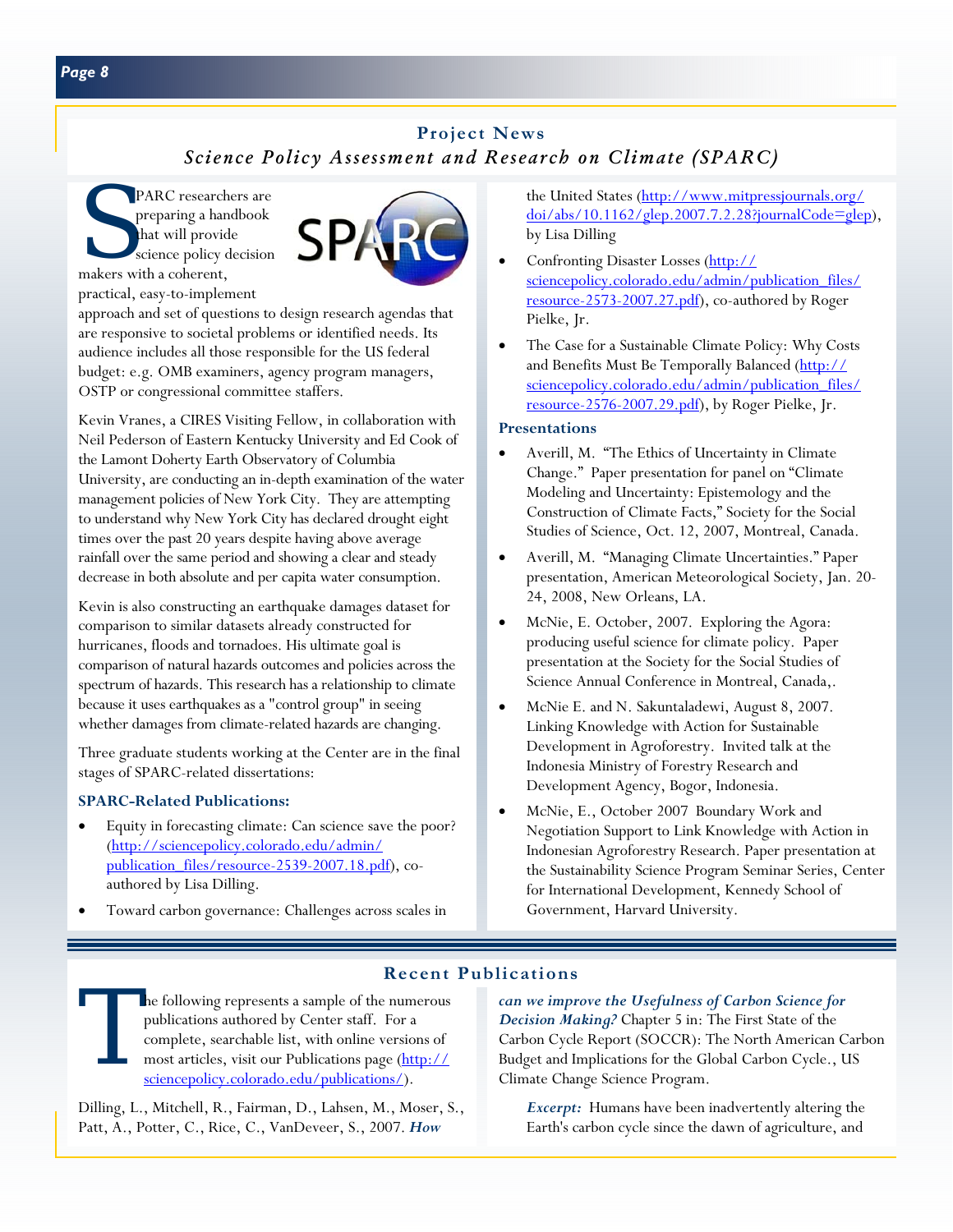## **Recent Publications**

more rapidly since the industrial revolution. These influences have become large enough to cause significant climate change (IPCC, 2001). In response, environmental advocates, business executives, and policy-makers have increasingly recognized the need to manage the carbon cycle deliberately. Effective carbon management requires that the variety of people whose decisions affect carbon emissions and sinks have relevant, appropriate science. Yet, carbon cycle science is rarely organized or conducted to support decision making on managing carbon emissions, uptake and storage (sequestration), and impacts…read more (http:// sciencepolicy.colorado.edu/admin/publication\_files/ resource-2465-2007.24.pdf)

Pielke, R.A., 2007. *Technology Assessment and Globalization*. Bridges, Vol. 16, December.

*Excerpt:* Fresh sushi, it seems, can be found almost everywhere. Such casual observations of contemporary trends in the globalization of food are backed up by data. Our insatiable appetite for fresh fish has had a profound effect on world fish stocks. In 2006 a study published in Science estimated that 29 percent of all fished ocean species were being harvested unsustainably. As the world struggles to cope with the many challenges of globalization, which include protecting fish populations in the face of enormous demand, it is of particular importance to understand the role of technology in globalization and the role of technology assessment in our efforts to manage the effects of globalization…read more

#### (http://www.ostina.org/content/view/2743/827/)

Pielke, Jr., R. A. 2007. *The Case for a Sustainable Climate Policy: Why Costs and Benefits Must Be Temporally Balanced*, University of Pennsylvania Law Review, Vol. 155, June, pp. 1843-1857.

*Excerpt:* The question of what actions on climate change make sense in the short term…remains largely unanswered. Until we better organize the climate science and technology enterprise to focus on policy options for the short term, the climate debate is likely to remain in its present gridlock. Policies that address climate change—including both mitigation and adaptation—have both long-term and short-term effects. To date, climate policy has focused primarily on the long term, and so too has the research intended to inform that policy. As a consequence, too little attention is paid to policy options and technological alternatives that might make sense in the short term. One reason for the short term being overlooked is the intellectual gerrymandering of the climate change issue at the international level, which has maintained a narrow focus on greenhouses gases (GHGs) and their effects. Billions of dollars of public investments in climate science and technology might be reoriented to better serve the needs of decision makers grappling with climate change, which will be a policy issue for decades to come, by focusing on policies that make sense in both the short and long terms...read more (http:// sciencepolicy.colorado.edu/admin/publication\_files/ resource-2576-2007.29.pdf)



**To Subscribe to Ogmius use the on-line form at: <http://sciencepolicy.colorado.edu/ogmius/subscriptions.html>**

**Or send an email to: ami@cires.colorado.edu**

## **and include the following information:**

- *Name*
- *Interests and Needs*
- *Organization*
- *Email Address*
- *How you heard about Ogmius*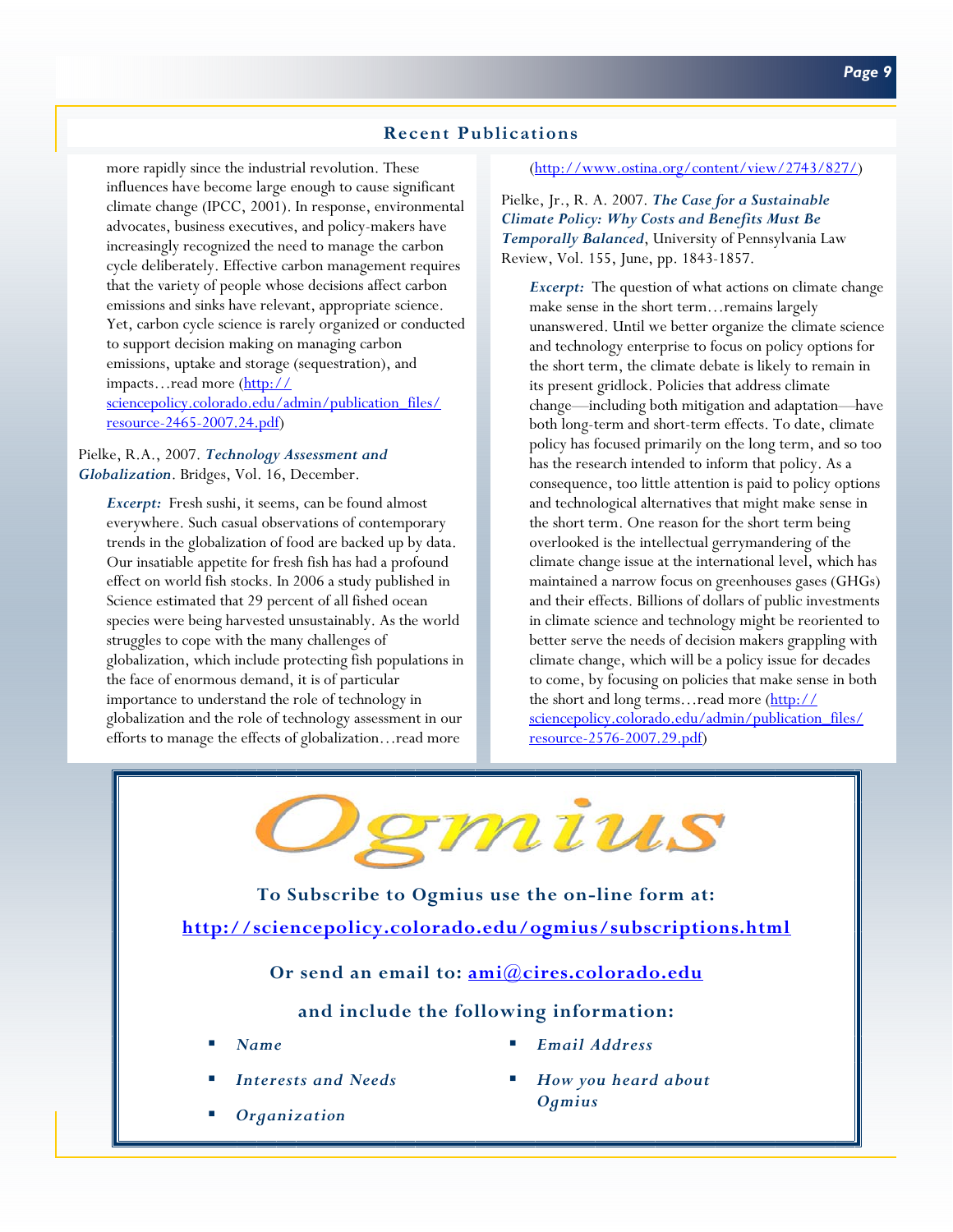# **PROMETHEUS**

**EXOMETHEUS (http://**<br>
<u>sciencepolicy.colorado.edu/prometheus/</u>), the<br>
Center's science policy weblog, continues to serve<br>
as an online forum for discussion of a variety of issues at the sciencepolicy.colorado.edu/prometheus/), the Center's science policy weblog, continues to serve intersection of science and policy. Recent blogs include:

### **Climate Policy as Farce, by R. Pielke, Jr.:**

(http://

According to The Telegraph to deal with the issue of climate change the UK's Chief Scientific Adviser, Professor Sir David King, has encouraged a "cultural change" among women to prefer men who save energy, rather than hog it, such as by driving Ferrari's. And for those of you unfamiliar with UK newspapers, it is important to point out that The Telegraph is not the UK's version of The Onion... read more : http:// sciencepolicy.colorado.edu/prometheus/archives/ climate\_change/001301climate\_policy\_as\_fa.html.

#### **China's Growing Emissions, by R. Pielke, Jr.:**

According to this paper by two researchers at the University of California carbon dioxide emissions in China are projected to grow between 11.05% and 13.19% per year for the period 2000-2010. What does this mean? I hope you are sitting down because you won't believe this.

In 2006 China's carbon dioxide emissions contained about 1.70 gigatons of carbon (GtC) (source). By 2010, at the growth rates projected by these researchers the annual emissions from China will be between 2.6 and 2.8 GtC. The growth in China's emissions from 2006-2010 is equivalent to adding the 2004 emissions of Japan, Germany, United Kingdom, Canada, and Australia to China's 2006 total (source). The emissions growth in China at these rates is like adding another Germany every year, or a UK and Australia together, to global emissions… read more: http:// sciencepolicy.colorado.edu/prometheus/archives/ climate\_change/001295chinas\_growing\_emis.html.

#### **Lieberman-Warner, by B. Hale:**

Not only was there an announcement from Bali, but S. 2191 went from the Senate Committee on Environment and Public Works to the full senate. That's a pretty big deal too. It's endorsed by a variety of environmental groups, including the

Apollo Alliance, Defenders of Wildlife, Environmental Defense, League of Conservation Voters, National Environmental Trust, National Wildlife Federation, Natural Resources Defense Council, The Nature Conservancy, The Sierra Club, Union of Concerned Scientists and The Wilderness Society.

Who knows how it'll fare, but I thought it possibly worth commenting on this tired minority response from some guy in Oklahoma.

Yep. It'll cost money. Whether that'll deal a devastating blow to "American families, American jobs, and the American way of life" is harder to judge... read more: http:// sciencepolicy.colorado.edu/prometheus/archives/ climate\_change/001281liebermanwarner.html.

**Historic Declaration by Climate Scientists, by T. Yulsman:**  Just minutes ago, more than 200 climate scientists released an historic declaration at the United Nations Climate Conference in Bali. (Find it here: http://www.climate.unsw.edu.au/ bali/) They warn that unless steps are taken immediately to begin bringing greenhouse gas emissions under control, "many millions of people will be at risk from extreme events such as heat waves, drought, floods and storms, our coasts and cities will be threatened by rising sea levels, and many ecosystems, plants and animal species will be in serious danger of extinction."

The signatories, who include many scientists we here in Boulder know well, including Caspar Ammann, Beth Holland, Kevin Trenberth, and James White, state that global warming must be kept below 2 degrees C above the preindustrial temperature. "Based on current scientific understanding, this requires that global greenhouse gas emissions need to be reduced by at least 50% below their 1990 levels by the year 2050," according to the statement. That means "there is no time to lose." Greenhouse gas emissions must actually peak and begin to drop within the breathtakingly short period of the next 10 to 15 years… read more: http://sciencepolicy.colorado.edu/prometheus/ archives/climate\_change/001278historic\_declaration.html.

## **Center In the News**

attention on a variety of topics.

enter personnel continue to receive national media<br>attention on a variety of topics.<br>Lisa Dilling received press coverage for her role as<br>co-lead on the US Climate Change Science Lisa Dilling received press coverage for her role as co-lead on the US Climate Change Science Program's recent study of the carbon cycle:

*North America carbon debt soars* (http:// www.rockymountainnews.com/drmn/nation/  $article/0,1299, DRMN$  16  $5747225,00.html$ , study says by Bill Scanlon, 14 Nov. 2007 Rocky Mountain News.

*Report: N. America oversaturated in CO2* (http:// www.usatoday.com/weather/climate/globalwarming/2007-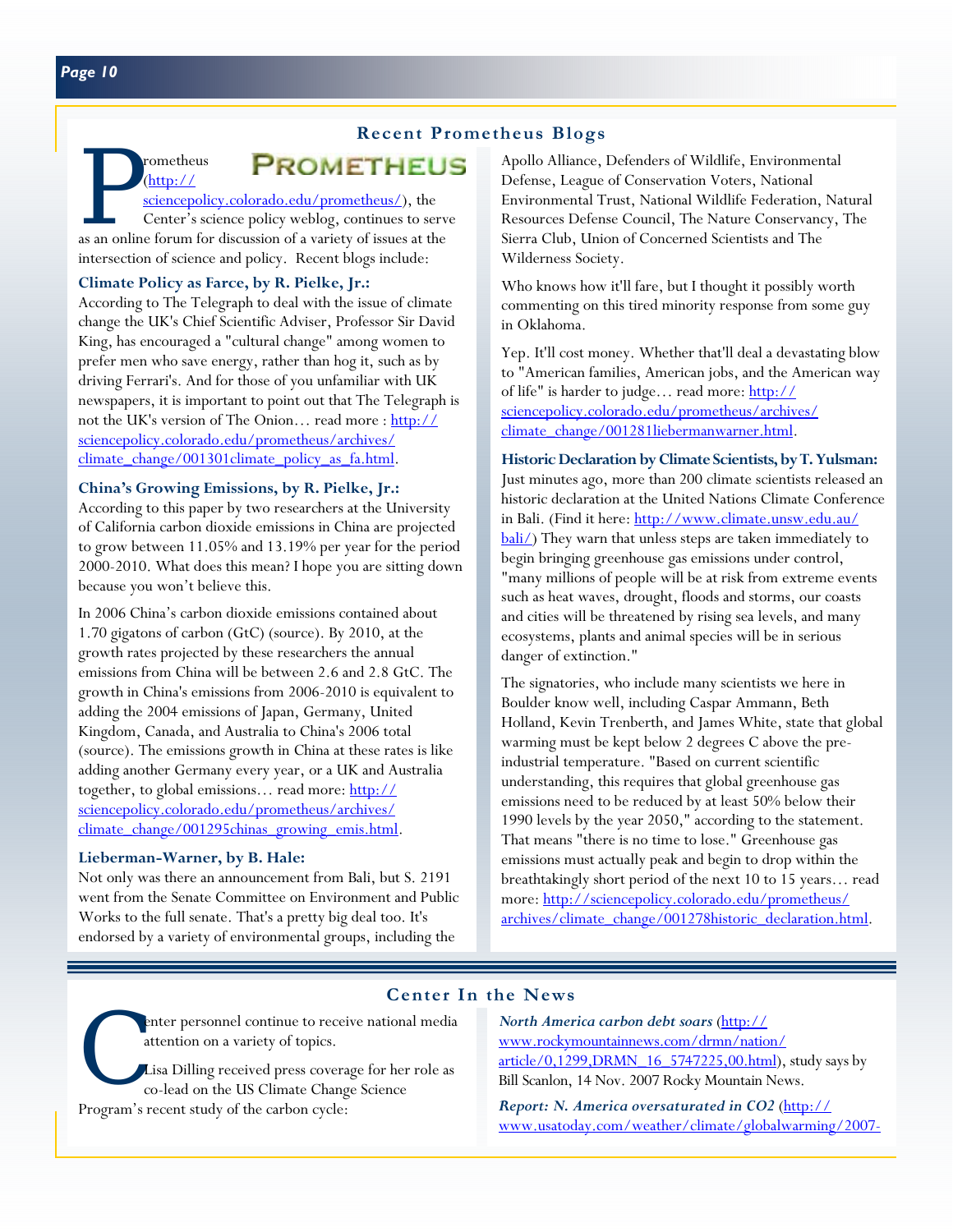## **Center In the News Continued**

11-13-carbon-removal N.htm), by Patrick O'Driscoll, 13 Nov. 2007 USA Today.

*Report: Carbon Removal Has Little Impact*, 13 Nov. 2007 Associated Press

*Government Science Panel Publishes Report on North America's Carbon Budget* (http://www.eenews.net/ eenewspm/2007/11/13/#4), 13 Nov. 2007 NOAA press release.

Roger Pielke, Jr.'s views on climate change policy, science policy, and other topics were quoted in the following media:

*At Bali climate change meeting, a hard look at Kyoto*, by Peter N. Spotts (http://www.csmonitor.com/2007/1210/ p07s02-wogi.html), 10 Dec. 2007 Christian Science Monitor.

*Climate scientists debunk claim of increasing storms,* by Hallie Woods (http://www.coloradoan.com/apps/pbcs.dll/ article?AID=/20071207/NEWS01/712070342/1002/ CUSTOMERSERVICE0), 7 Dec. 2007 Coloradoan.

*Are Words Worthless in the Climate Fight?*, by Andrew C. Revkin (http://dotearth.blogs.nytimes.com/2007/12/03/arewords-worthless-in-the-climate-fight/), 3 Dec. NY Times blog.

*The Ice Man: When Al Gore and other global-warming experts want to come in out of the cold, they turn to Boulder's Konrad Steffen*, by Joel Warner (http:// www.newsreview.com/chico/Content?oid=602910), 6 Dec. 2007 Newsreview.com.

*Speculation Elimination: Did the Bush administration*  really censor science?, by Paul Georgia (http:// article.nationalreview.com/? q=MzZhOThmYThlYmQ2YjUyZGU4OTUwMmJlNDUxN  $mM2Z_iI=$ ), 29 Nov. 2007 National Review.

*How Urgent Is Climate Change?* (http:// www.sciencemag.org/cgi/content/full/318/5854/1230), by Richard A. Kerr, 23 Nov. 2007 Science.

#### **S&T Opportunities**

#### **2008-2009 AMS-UCAR Congressional Science Fellowship**

The American Meteorological<br>
Society (AMS) and the<br>
University Corporation for<br>
Atmospheric Research (UCAF<br>
seek candidates with backgrounds in the Society (AMS) and the University Corporation for Atmospheric Research (UCAR) Earth sciences for the 2007-2008 AMS-



UCAR Congressional Science Fellowship. Fellows participate in the legislative process by joining a Congressional office of their choosing in the United States Senate or House of Representatives. Typical duties include developing legislation, negotiating legislative compromises, writing speeches and briefing memos, meeting with constituents, and conducting background research. The AMS-UCAR Congressional Science Fellow joins more than 100 other fellows through the AAAS Science and Technology Policy Fellowship Program.

Fellows must be US citizens and complete all requirements for their Ph.D. prior to the start of the fellowship year, which runs from September 1, 2008 through August 31, 2009. Support includes a \$50,000 stipend, and up to \$10,000 for moving, travel, health care, and other expenses.

Applications must be submitted by 1 February 2008. Details are available at http://www.ametsoc.org/CSF. For additional information contact Paul Higgins (phiggins@ametsoc.org).

#### **Fellowships in Sustainability Science, Harvard Univ.**

The Sustainability Science Program at Harvard<br>University's Center for International Develop<br>invites applications for resident fellowships in<br>sustainability science for the University's acad<br>vear beginning in September 2008 University's Center for International Development invites applications for resident fellowships in sustainability science for the University's academic year beginning in September 2008. The fellowship competition is open to advanced doctoral and post-doctoral students, and to professionals engaged in the practice of harnessing science and technology to promote sustainable development. Applicants should describe how their work would contribute to "sustainability science," the emerging field of use-inspired research seeking understanding of the interactions between human and environmental systems as well as the application of such knowledge to sustainability challenges relating to advancing development of agriculture, habitation, energy and materials, health and water while conserving the earth's life support systems. This year we will give some preference to applicants who address the challenges related to meeting human needs for water in the context of sustainable development. In addition to general funds available to support this fellowship offering, special funding for the Giorgio Ruffolo Fellowships in Sustainability Science is available to support citizens of Italy or developing countries who are therefore especially encouraged to apply. For more information see http://www.cid.harvard.edu/sustsci/ grants/fellows/08ellows\_RFP.htm.

**Due date for applications: 1 February 2008**